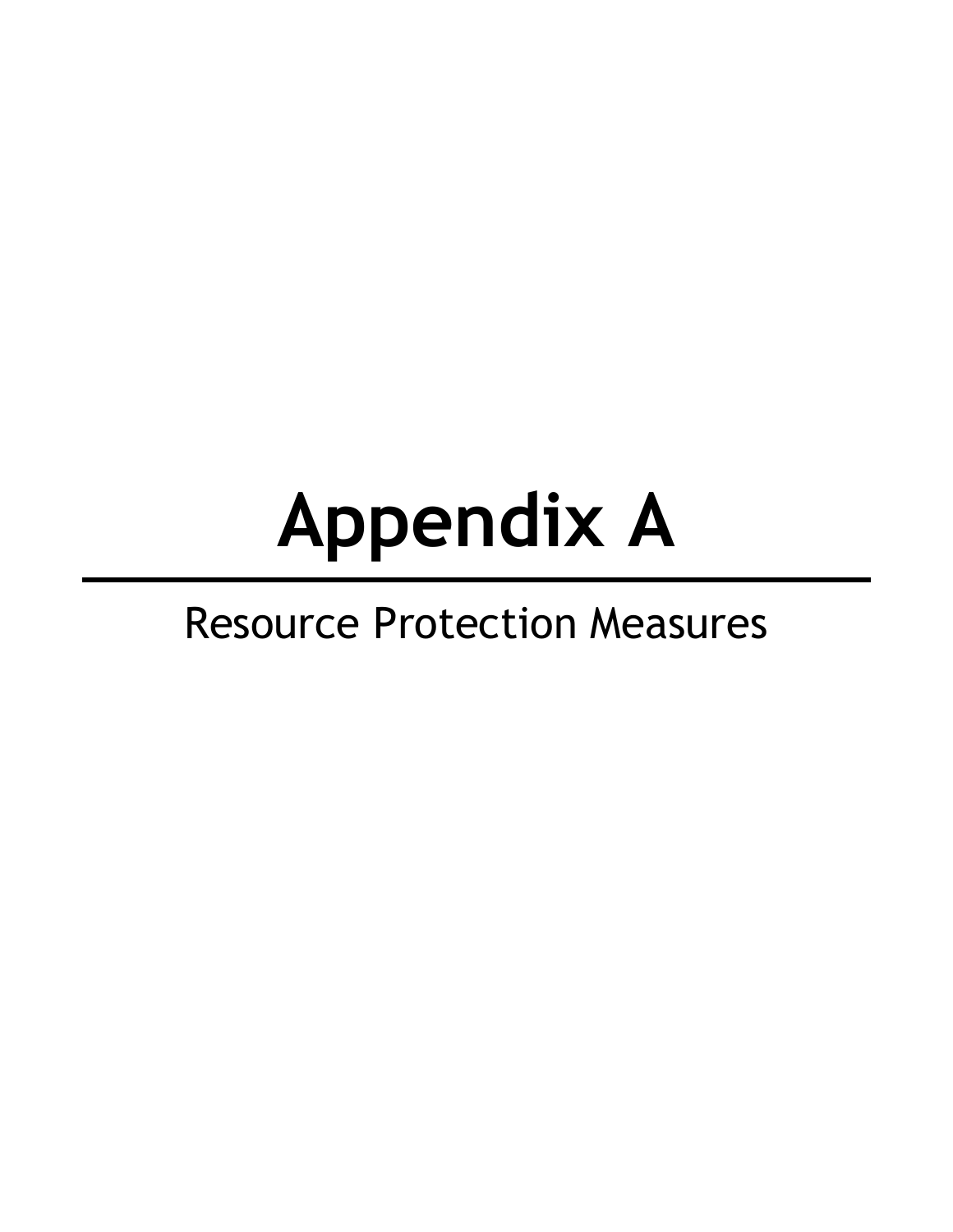## RESOURCE PROTECTION MEASURES

The following resource protection measures are standard practices that would be implemented during construction in the project area, as applicable.

#### BIOLOGICAL RESOURCES

BIO-1: Nesting Bird and Roosting Bat Habitat Removal

- Vegetation removal activities, including removal of riparian vegetation, removal of conifers, and topping/limbing of conifers, would be completed the year prior to commencement of construction activities between September 15 and November 15 (i.e., outside of the nesting bird season, bat maternity season, and bat hibernation season).
- Removal of bald eagle nests is prohibited regardless of the occupancy status under the federal Bald and Golden Eagle Protection Act. If a bald eagle nest is present in a tree planned for removal, then the nest and tree will not be removed.
- Removal of swallow nests under the bridge over Meeks Creek will be completed the year prior to commencement of construction activities between August  $31<sup>st</sup>$  and January  $31<sup>st</sup>$  (i.e., outside of the nesting bird season).
- **Demolition of buildings in the project area would be completed between September 15<sup>th</sup> and November 15<sup>th</sup> (i.e.,** outside of the bat maternity season and bat hibernation season), if feasible.

BIO-2: Special-Status Plant Species (Not Including Tahoe Yellow Cress)

- Before the onset of construction activities, a qualified botanist designated or approved by the LTBMU botanist will conduct a complete floristic survey (i.e., all plant species present will be identified to the taxonomic level necessary to determine if they are a special-status species) of construction activity areas (including all vehicle travel routes), and suitable habitat within 0.25 mile of construction activity areas. The floristic survey will be conducted during a time that coincides with the blooming periods for target species (special-status species that have potential to occur in the project area). This survey will be conducted no more than two years prior to the start of construction and no later than the blooming period preceding construction.
- If special-status plants are found in the survey area, and these special-status plants can be avoided, the following measures will be implemented:
	- Exclusion zones will be established around areas occupied by special-status plants. The size of the exclusion zones will be determined based on: (a) plant phenology at time of construction; (b) rareness and imperilment of species; (c) vulnerability to the construction activity and immediate indirect effects; and (d) environmental conditions and terrain. Prior to project implementation, the LTBMU Botanist will review all information, including any new information, and develop buffers that will reduce effects to FSS plants. Special-status plant exclusion zones shall be flagged or fenced for avoidance, at the direction of the qualified botanist, no more than 30 days prior to the start of construction. Flagging and fencing shall be refreshed and maintained throughout construction.
	- The project implementer, in consultation with the qualified botanist, and/or the LTBMU shall first attempt to avoid effects of project implementation on special-status plants and protect their occurrences in the project area. If a special-status plant occurrence cannot be avoided by construction activities, the project implementer shall coordinate with the responsible agency (i.e., LTBMU, TRPA, or CDFW) to establish appropriate protection measures.
	- Relocation of special-status plants would only be attempted in cases where relocation has a high probability of success, and it would not be possible to implement the project without harming special-status plants. If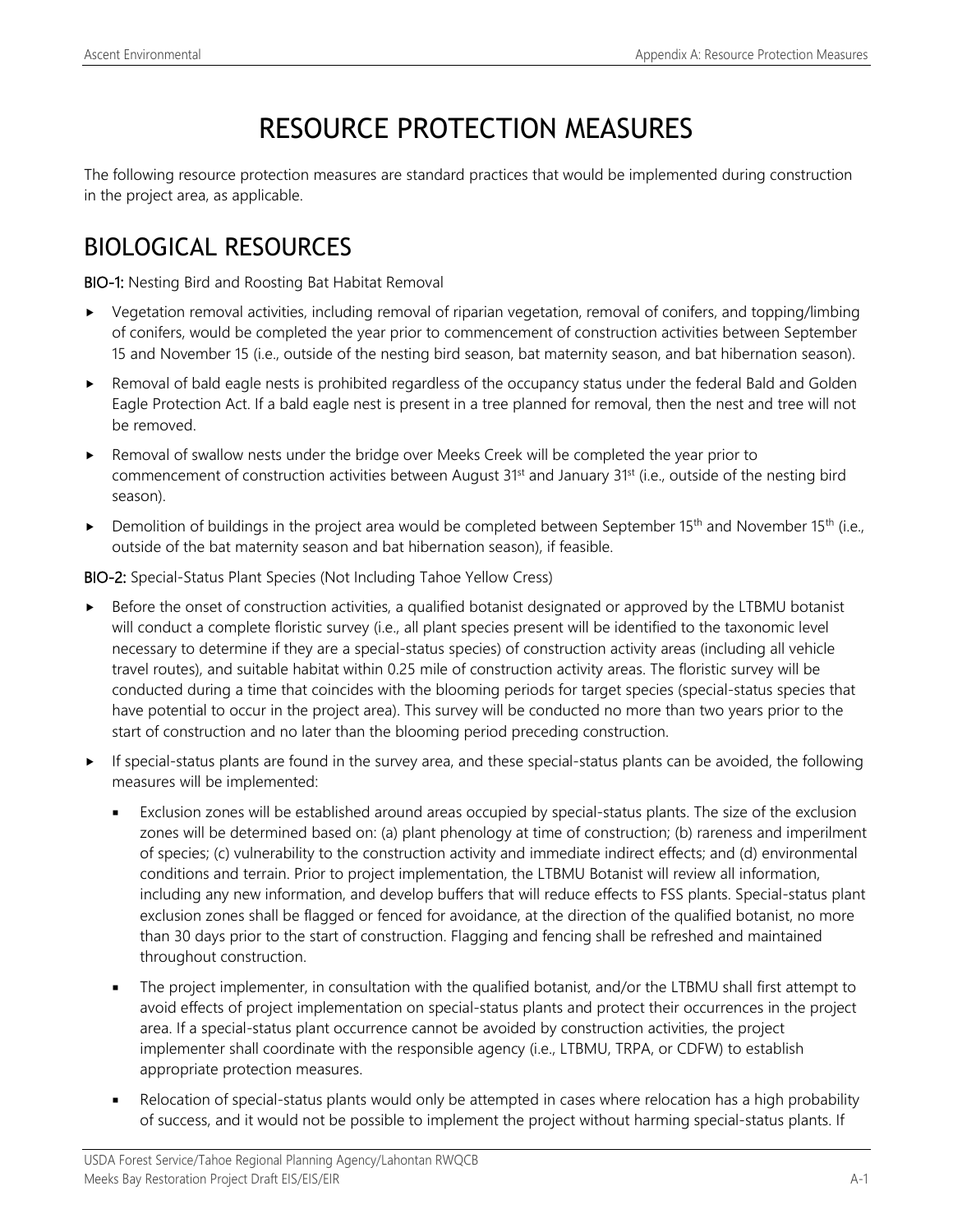sacrifice seed collection (annual species) or transplantation/translocation (perennial angiosperms and bryophytes) are selected as appropriate mitigations, then the following measures would apply: a) a qualified biologist designated or approved by the responsible agency (e.g., LTBMU, TRPA) will collect mature seeds of annual species, live plants or underground buds (e.g., bulbs, rhizomes, corms) from perennial angiosperms and bryophytes store them at an appropriate native plant nursery or comparable facility; b) upon the completion of work, the qualified biologist will redistribute the salvaged plants, seeds, or propagules within the original location of the population or nearest onsite suitable habitat for the species; c) the project implementer shall establish agency-approved performance standards for survivorship and will monitor and document the success rate of the transplanted individuals for three consecutive growing seasons; d) if performance standards are not met, as determined by the responsible agency, corrective measures shall be implemented and monitoring and adaptive management continued until success criteria are met.

- If special-status plants are found in the survey area and project activities would result in removal or mortality of a small number of individuals of a special-status plant population but would not result in loss of an entire specialstatus plant occurrence, would not reduce the number of plants in the occurrence below self-sustaining numbers, and would not remove or permanently adversely alter occupied habitat, then mitigation, such as plant salvage and relocation efforts, would not be necessary. The decision about whether plant salvage and replanting or relocation will be required will be made in consultation with the responsible agency (e.g., LTBMU or TRPA).
- Ground disturbance and vegetation and tree removal shall be minimized to only the areas necessary for construction.
- $\triangleright$  Construction or tree removal work within the exclusion zone of a special-status plant occurrence will be monitored by a qualified environmental monitor designated or approved by the responsible agency (LTBMU, TRPA, or CDFW) to ensure protective measures are sufficient.
- **EXTEMU** will coordinate with other responsible agencies (e.g., TRPA), as appropriate, to determine an appropriate seed mix and application rate or tree-planting plan. The plan shall include approved seed mixes and soil amendments, application rates, and application methods. The plan shall also include long-term erosion and sediment control measures, slope stabilization, and monitoring procedures.
- ▶ To facilitate revegetation in temporarily disturbed areas, topsoil and/or sod, where present, shall be salvaged in areas to be graded or excavated. Surface preparations (e.g., soil loosening, scarification) necessary for reestablishment of selected plant species and appropriate to the type of vegetation establishment being used (e.g., seeding, sodding, planting) will be included in the final restoration design. Topsoil shall be segregated, stockpiled separately from subsoil, and covered. The topsoil shall then be replaced to the approximate location of its removal after project construction has been completed to facilitate revegetation of temporarily disturbed areas. Topsoil may also be salvaged from where permanent facilities are planned or where operation and maintenance activities preclude the establishment of vegetation and used to assist in revegetation of adjacent areas.
- To the maximum extent possible, existing roads shall be used to access the project area and construction areas. Temporary access routes and overland travel routes must be approved by LTBMU.

BIO-3: Tahoe Yellow Cress. A qualified biologist designated or approved by the LTBMU botanist (FSH 2609.26 sec 11) shall conduct a focused preconstruction survey for Tahoe yellow cress (TYC) in all beach habitat within 0.25 mile of where construction-related disturbance could occur in the vicinity of TYC occurrences during that year. Surveys shall be conducted between June 15 and September 30, when TYC is clearly identifiable, and shall follow *Survey Protocols for Tahoe Yellow Cress Annual Surveys* (Stanton and Pavlik 2009). Surveys shall be completed for each year that construction activities could occur in beach habitat. If construction is scheduled to begin prior to June 15 in a given year, surveys for TYC shall be completed between June 15 and September 30 of the previous year. If no TYC stems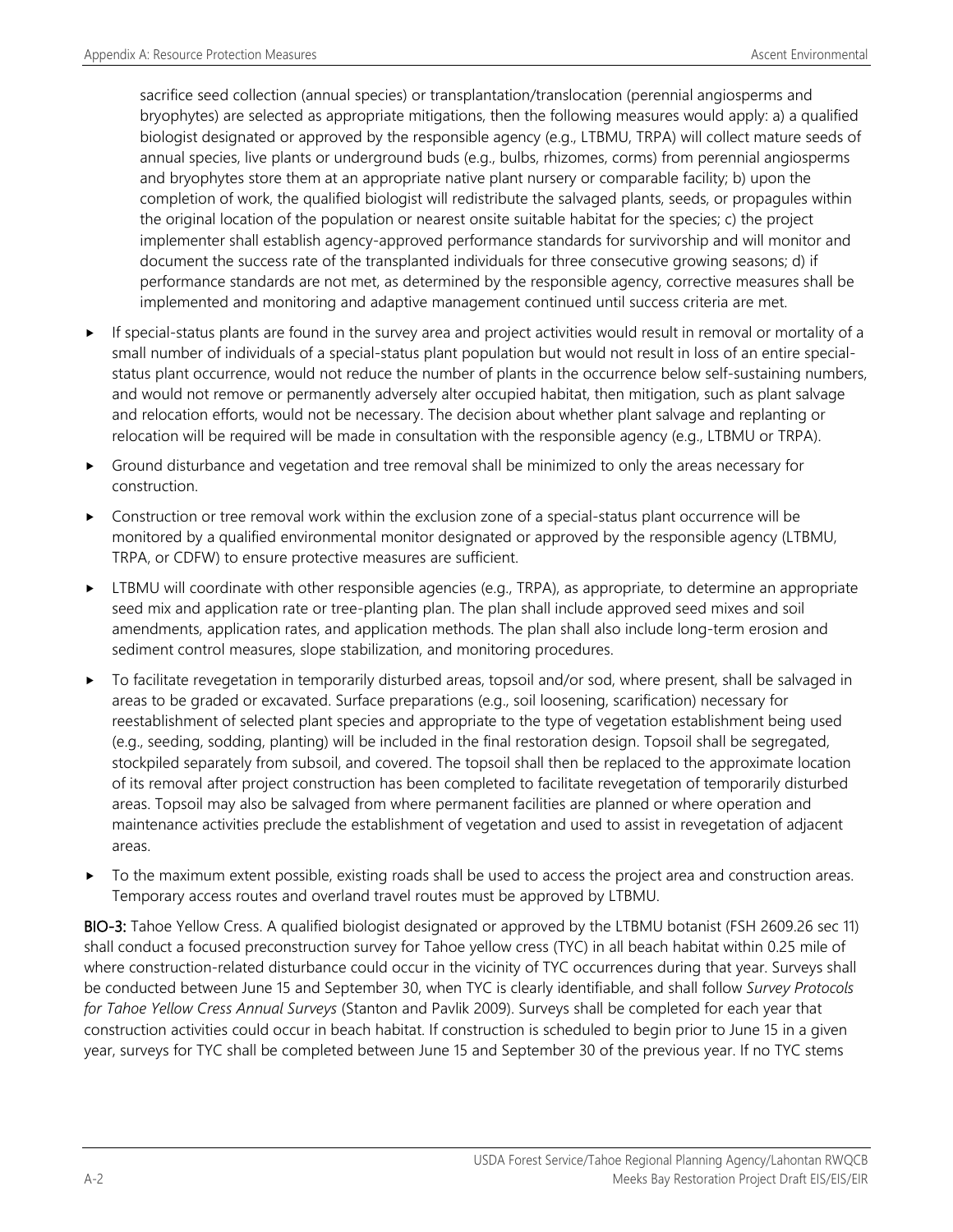are found during the survey, the results of the survey shall be documented in a letter report to LTBMU that shall become part of the project environmental record, and no further actions shall be required.

- (a) If TYC stems are located in areas that may be disturbed by construction activities, the stems shall be clearly marked for avoidance in the field and protected from impacts associated with construction activities. Protective measures shall include installing high-visibility fencing around known stem locations during construction. No construction-related activities shall be allowed in areas fenced for avoidance, and construction personnel shall be briefed about the presence of the stems and the need to avoid effects on the stems.
- (b) If restoration actions such as the removal of sheet pile at the mouth of Meeks Creek and restoration of the barrier beach requires work in occupied TYC habitat and full avoidance of all plants is not feasible, LTBMU will identify a mitigation area in a suitable location at Meeks Bay, excavate and translocate potentially affected stems, plant additional nursery-grown TYC plants, and monitor and adaptively manage the mitigation area, as described below. If TYC mortality occurs from project construction, or from death of translocated stems, propagation and outplanting would be completed at a 3:1 ratio. Translocation, seed collection, storage, propagation, and outplanting of TYC shall follow the best management practices presented in the conservation strategy for TYC (Stanton and AMWG 2015).

All translocated or outplanted plants will be marked and/or mapped to facilitate monitoring. Transplanting or outplanting will be followed by active monitoring and adaptive management for the remainder of the growing season in which planting occurs, and the following two growing seasons. Monitoring and adaptive management will include the following actions:

Surveys will be conducted between June 15 and September 30 following Stanton and Pavlik 2009. If the number of stems in the restoration area is less than the number recorded in the growing season prior to implementation, and the reduced number cannot be explained by annual fluctuations in lake levels, then LTBMU will conduct additional outplanting of container-grown TYC plants to replace TYC mortality at a 3:1 ratio to maintain a minimum number of stems in the restoration area as were present before project implementation. If lake levels are higher than normal and the restoration area is inundated such the TYC cannot establish, monitoring may be rescheduled to occur in years with normal lake levels.

Monitoring activities may include an annual site survey or participation in the lake-wide AMWG survey. LTBMU may enlist monitoring and adaptive management support from the TYC AMWG to facilitate success.

To protect TYC plants from potential long-term increased beach use and disturbance as an indirect result of potential increased recreation activity in the shorezone, protective fencing, or natural barriers to discourage access (e.g., dense vegetation, logs) and/or educational signage about the need to avoid these areas will be installed around occurrences of TYC that may be subject to adverse effects from recreational activities. Protective barriers and signage would be managed adaptively based on the results of annual AMWG monitoring results to ensure their function and placement meet their objectives. These features would be designed not to interfere with necessary operations and maintenance activities at facilities.

BIO-4: Roosting Bat Survey and Avoidance of Communal Roosts

- Pursuant to the "Nesting Bird and Roosting Bat Habitat Removal" RPM, described above, vegetation in the project area would be removed the year prior to commencement of construction activities and between September 15<sup>th</sup> and November 15<sup>th</sup>, which would avoid the bat maternity season. Additionally, demolition of buildings in the project area would be completed between September 15<sup>th</sup> and November 15<sup>th</sup> (i.e., outside of the bat maternity season and bat hibernation season), if feasible.
- $\blacktriangleright$  If buildings would be demolished during the bat maternity season (i.e., May 1 through September 15) or the bat hibernation season (i.e., November 15 through March 15), a roosting bat survey for any buildings that may require removal will be conducted prior to removal, to determine the presence of, or potential for, communal bat roosting. Factors used to rate the potential for a feature to support communal bat roosts may include, depending on the type of feature: 1) presence, orientation, and thermal properties of cavities, cracks, and crevices and 2) visible or audible sign of bat use (e.g., presence of guano, urine staining, odors, or sounds).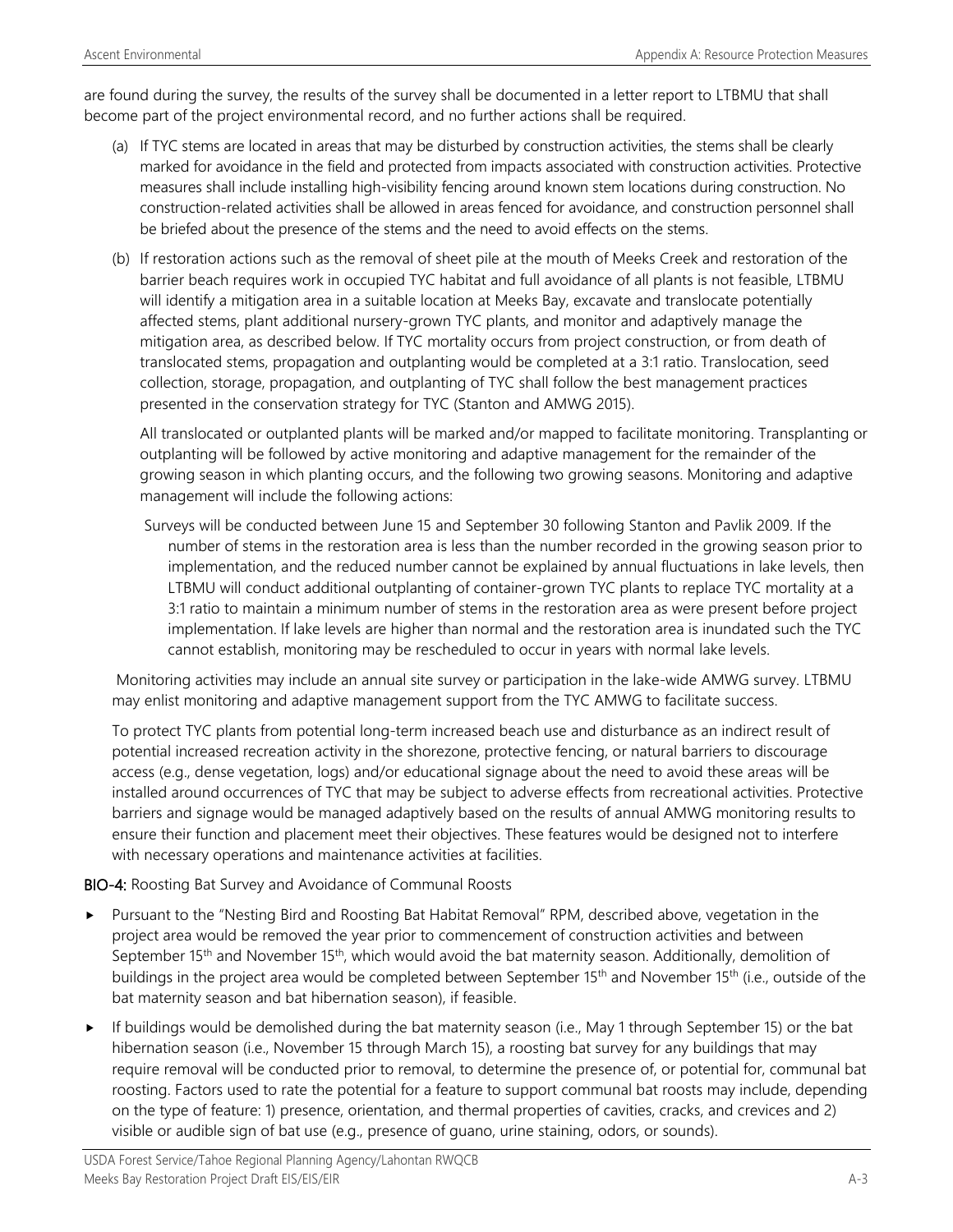- Where buildings are not expected to support communal bat roosts (e.g., where sign of bat use is absent or the feature is otherwise determined low-quality for roosting), removal activities may proceed, including during the bat maternity and hibernation seasons (May 1 through September 15 and November 15 through March 15, respectively).
- Any buildings with confirmed or suspected use by communal roosting bats will be retained and avoided by a buffer of at least 250 feet during the bat maternity and hibernation seasons, as determined by a qualified biologist. If needed to determine likelihood of use by communal roosting bats, buildings determined by the project wildlife biologist to have high potential to support communal bat roosts may receive a follow-up, preproject dusk or dawn emergence survey to identify any active use by bats. Project activities may not occur within the buffer during the bat maternity and hibernation seasons. If a building confirmed or suspected to support a communal bat roost must be removed, removal will occur outside the bat maternity and hibernation seasons.

BIO-5: Southern Long-toed Salamander Survey and Protection Measures

- Immediately prior to project activities within Meeks Creek and in upland areas within approximately 100 feet of Meeks Creek, a qualified biologist familiar with the life cycle of southern long-toed salamander will conduct a preconstruction survey for southern long-toed salamanders in the disturbance area. Surveys will consist of visual inspections of Meeks Creek, and "walk and turn" surveys of areas beneath surface objects (e.g., rocks, leaf litter, moss mats, coarse woody debris) for salamanders. The preconstruction survey will be conducted within the appropriate season to maximize potential for observation of the species, and appropriate surveys will be conducted for the applicable life stages (i.e., eggs, larvae, adults).
- If southern long-toed salamanders are not detected during the preconstruction survey, the qualified biologist will submit a report summarizing the results of the survey to LTBMU, and further mitigation will not be required.
- **If southern long-toed salamanders are detected during the preconstruction survey, LTBMU shall relocate** individual animals (see BIO-6 RPM below), and apply other measures as necessary to ensure that no injury to or mortality of salamanders would occur.

BIO-6: To minimize the stranding of fish and aquatic biota, The project would retain a qualified biologist(s) to oversee rescue and relocate fish, and other important native aquatic species (e.g., Sierra Nevada yellow-legged frog, southern long-toed salamander) when flows are diverted from in-channel construction sites. Organisms would be removed from these sites and transported and released into suitable sites (i.e., Lake Tahoe or sites on Meeks Creek upstream of the affected area). All equipment used for dewatering and aquatic species rescue would be properly decontaminated to kill or remove all potential invasive aquatic species (e.g., Eurasian watermilfoil). All pump intakes would be screened to limit entrainment of fish, other important native aquatic species, and aquatic weeds. All activities would occur in compliance with TRPA's Lake Tahoe Region Aquatic Invasive Species Management Plan.

BIO-7: Pollinator Habitat Restoration Measures. As part of restoration of Meeks Creek, LTBMU will incorporate additional restoration measures to specifically benefit bumble bees, monarch butterflies, and other pollinators as described in Conserving Bumble Bees Guidelines for Creating and Managing Habitat for America's Declining Pollinators or other applicable source (Xerces 2012). These measures may include but not be limited to:

- Plant native plants with a variety of flower shapes, flower colors, and bloom periods with an emphasis on known floral resources of western bumble bees and monarch butterflies.
- Retain snags and downed woody debris in the restoration footprint.

#### INVASIVE SPECIES MANAGEMENT MEASURES

Several management measures, including standard management measures and project-specific management measures, were identified in the project Invasive Plant Risk Assessment (LTBMU 2022) to reduce the risk of spreading invasive plants. These management measures are listed below and would be followed during project planning and implementation activities for all project alternatives; thus, impacts discussed below constitute residual impacts after application of the management measures. The following measures are designed to minimize risk of new weed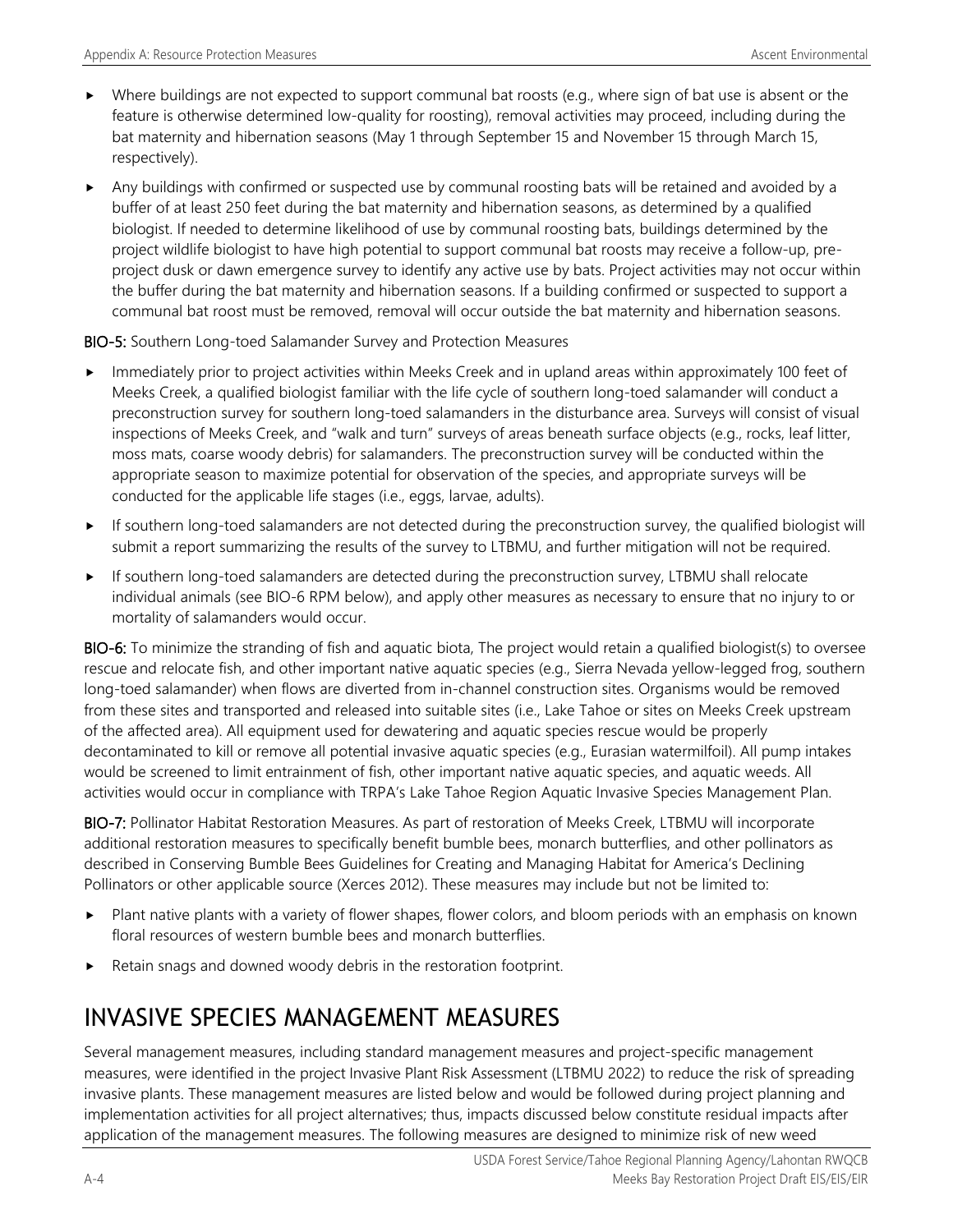introductions, minimize the spread of weeds within units, and minimize the spread of weeds between units. These measures are consistent with Forest Service policy and manual direction and the LTBMU LRMP as amended by the SNFPA.

INV-1: Inventory—As part of site-specific planning, project areas and adjacent areas (particularly access roads) will be inventoried for invasive plants. Infestations discovered prior to or during project implementation should be flagged and avoided, then reported to the Forest Botanist or their designated appointee for prioritization and assessment for treatment.

#### INV-2: Equipment Cleaning

- a) All equipment and vehicles (Forest Service and contracted) used for project implementation must be free of invasive plant material before moving into the project area. Equipment will be considered clean when visual inspection does not reveal soil, seeds, plant material or other such debris. Cleaning shall occur at a vehicle washing station or steam-cleaning facility before the equipment and vehicles enter the project area.
- b) When working in known invasive plant infestations or designated weed units, equipment shall be cleaned before moving to other National Forest Service system lands. These areas will be identified on project maps.

INV-3: Staging areas—Equipment, materials, or crews will not be staged in invasive plant-infested areas.

INV-4: Control Areas—Where feasible, invasive plant infestations will be designated as Control Areas—areas where equipment traffic and soil-disturbing project activities would be excluded. If Control Areas are designated, they will be identified on project maps and delineated in the field with flagging.

INV-5: Project-related disturbance—The amount of ground and vegetation disturbance in staging and construction areas will be minimized to the extent possible. Where feasible, vegetation will be reestablished on disturbed bare ground to reduce invasive species establishment; revegetation is especially important in staging areas. Where soil compaction has occurred to an extent that would inhibit native plant establishment disturbed areas should be decompacted by scarifying prior to seeding.

INV-6: Early Detection—Any additional infestations discovered prior to or during project implementation shall be reported to the Forest Botanist or their designated appointee for prioritization and assessment for treatment.

INV-7: Post Project Monitoring—After the project is completed, the Forest Botanist will be notified so that the project area can be monitored for invasive plants for a minimum of three years after project implementation.

INV-8: Gravel, fill, and other materials—All gravel, fill, or other materials will be required to be determined as a suitable or conditional weed-free source by the LTBMU weed free material program. Onsite sand, gravel, rock, or organic matter will be used when possible. If conditional sources are used, EDRR monitoring of application sites will be conducted for two growing seasons following implementation.

INV-9: Mulch and topsoil—NAISMA certified weed-free mulch will be used if chipped material is not available on site. Topsoil will be salvaged from the project area for use in onsite revegetation, unless contaminated with invasive species.

#### INV-10: Revegetation:

- a) Seed and plant mixes must be approved by the Forest Botanist or their designated appointee who has knowledge of local flora.
- b) Invasive species will not be intentionally used in revegetation. Seed lots will be tested for weed seed and test results will be provided to Forest Botanist or their designated appointee.

Seed and plant material will be sourced from species native to the Lake Tahoe Basin. As a general rule, plant and seed material should be collected from local genetic sources within the USFS Provisional Seed Zone of the disturbed area and within 500 – 1,000 ft elevation of the site.

INV-11: Project-Specific Management Measures. The following measures are included either to a) address the specific risks identified in this analysis that are not addressed by the standard measures or b) to provide site-specific direction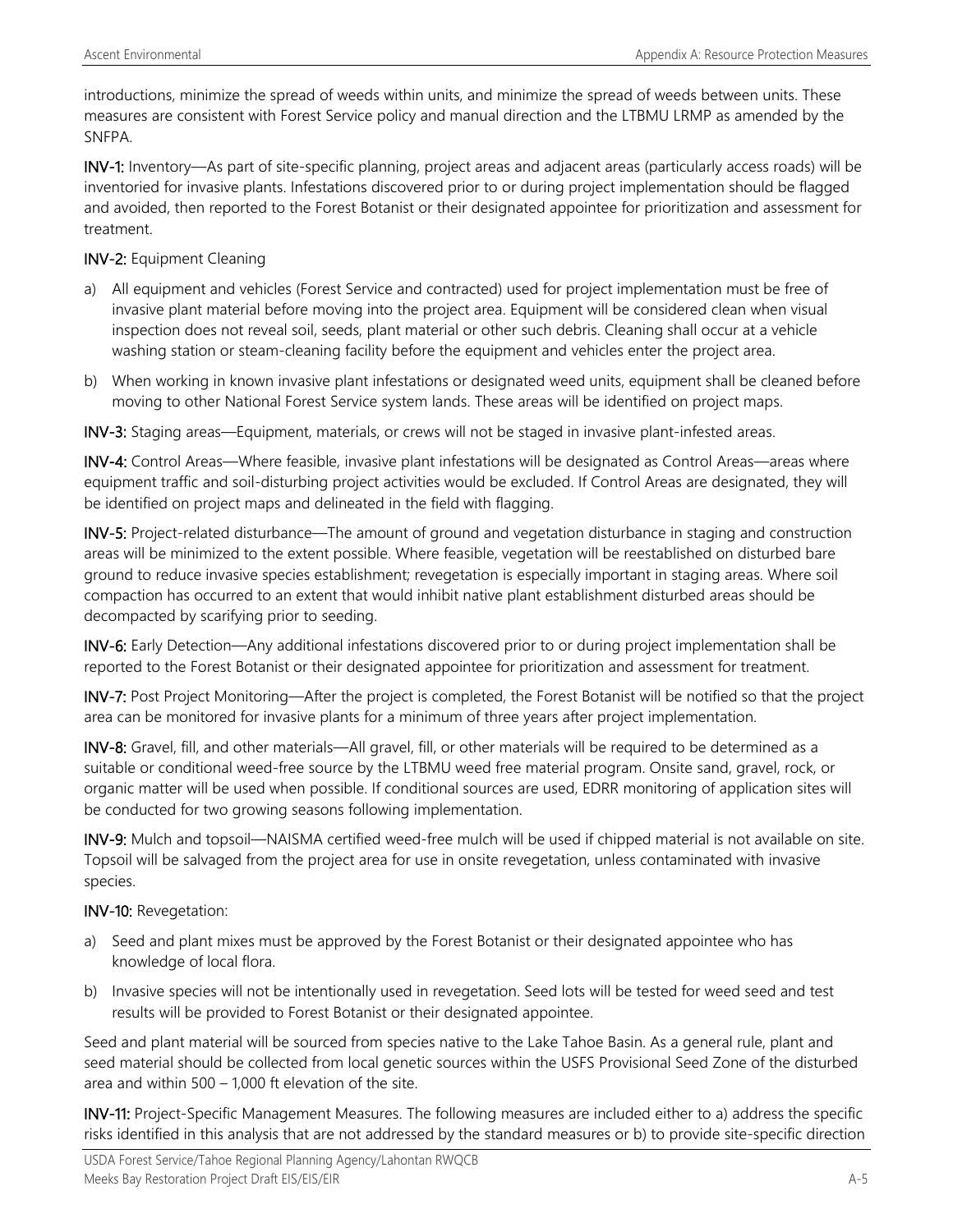to implement the standard management measures (Table A-1). Different treatment protocols are described for some infestations of the same species.

| <b>Species</b>                                 | Infestation                 | Management/Treatment                                                                                                                                                                                                                                                                                                                                    |
|------------------------------------------------|-----------------------------|---------------------------------------------------------------------------------------------------------------------------------------------------------------------------------------------------------------------------------------------------------------------------------------------------------------------------------------------------------|
| Cheatgrass<br>(Bromus tectorum)                | BRTE-5                      | Management:<br>revisit site prior to the start of ground disturbance and treat via hand-pulling<br>(no plants found in 2020);                                                                                                                                                                                                                           |
|                                                |                             | ▶ wash equipment after working in infestation area;                                                                                                                                                                                                                                                                                                     |
|                                                |                             | minimize disturbance in infested areas; and                                                                                                                                                                                                                                                                                                             |
|                                                |                             | where possible, work should progress from uninfested area to infested area.                                                                                                                                                                                                                                                                             |
|                                                | All other BRTE infestations | Flag and avoid.                                                                                                                                                                                                                                                                                                                                         |
| Canada thistle<br>(Cirsium arvense)            | CIAR-1                      | Manual removal:<br>removal should occur within six weeks of the start of ground disturbance on<br>the site;                                                                                                                                                                                                                                             |
|                                                |                             | ▶ dig plants removing as much of the root system as possible, securely bag<br>plants, and dispose in a landfill;                                                                                                                                                                                                                                        |
|                                                |                             | revisit site every 6 weeks during the growing season and repeat treatment as<br>necessary; and                                                                                                                                                                                                                                                          |
|                                                |                             | coordinate with forest botanist for continued treatment.<br>▶<br>Where appropriate to meet weed management objectives, herbicide<br>▶<br>treatment would be considered for these species and would be<br>administered within the terms of the 2010 Terrestrial Invasive Plan Species<br>Treatment Project Environmental Assessment and Decision Notice. |
| <b>Bull thistle</b><br>(Cirsium vulgare)       | All CIVU infestations       | Manual removal:<br>• cut and securely bag any flower heads;                                                                                                                                                                                                                                                                                             |
|                                                |                             | • dig plants removing at least two inches of the taproot; and                                                                                                                                                                                                                                                                                           |
|                                                |                             | • cut plants may be turned upside-down and left on-site to desiccate if they<br>have no flower heads.                                                                                                                                                                                                                                                   |
| Common St. Johnswort<br>(Hypericum perforatum) | HYPE-1                      | Revisit site prior to the start of construction and remove any target plants via<br>hand pulling or other appropriate mechanical treatments.                                                                                                                                                                                                            |
|                                                |                             | Where appropriate to meet weed management objectives, herbicide treatment<br>would be considered for these species and would be administered within the<br>terms of the 2010 Terrestrial Invasive Plan Species Treatment Project<br>Environmental Assessment and Decision Notice.                                                                       |
| Oxeye daisy (Leucanthemum<br>vulgare)          | LEVU-1                      | Revisit site prior to the start of construction and remove any target plants via<br>hand pulling.                                                                                                                                                                                                                                                       |

| Table A-1 | Proposed Management and Treatment Methods for Each Infestation |  |
|-----------|----------------------------------------------------------------|--|
|-----------|----------------------------------------------------------------|--|

Source: Created by Ascent Environmental in 2020.

All treatment of infestations would occur in the growing season prior to the start of ground disturbance. Infestations prioritized for treatment will be treated in accordance with Forest Service management direction and the design features of the LTBMU 2010 Terrestrial Invasive Plant Species Treatment Project Environmental Assessment (USDA Forest Service 2010).

#### HAZARDOUS MATERIALS

HAZ-1: Hazardous materials required for project implementation will be stored at designated staging areas outside of the stream environment zone, and other suitable sites.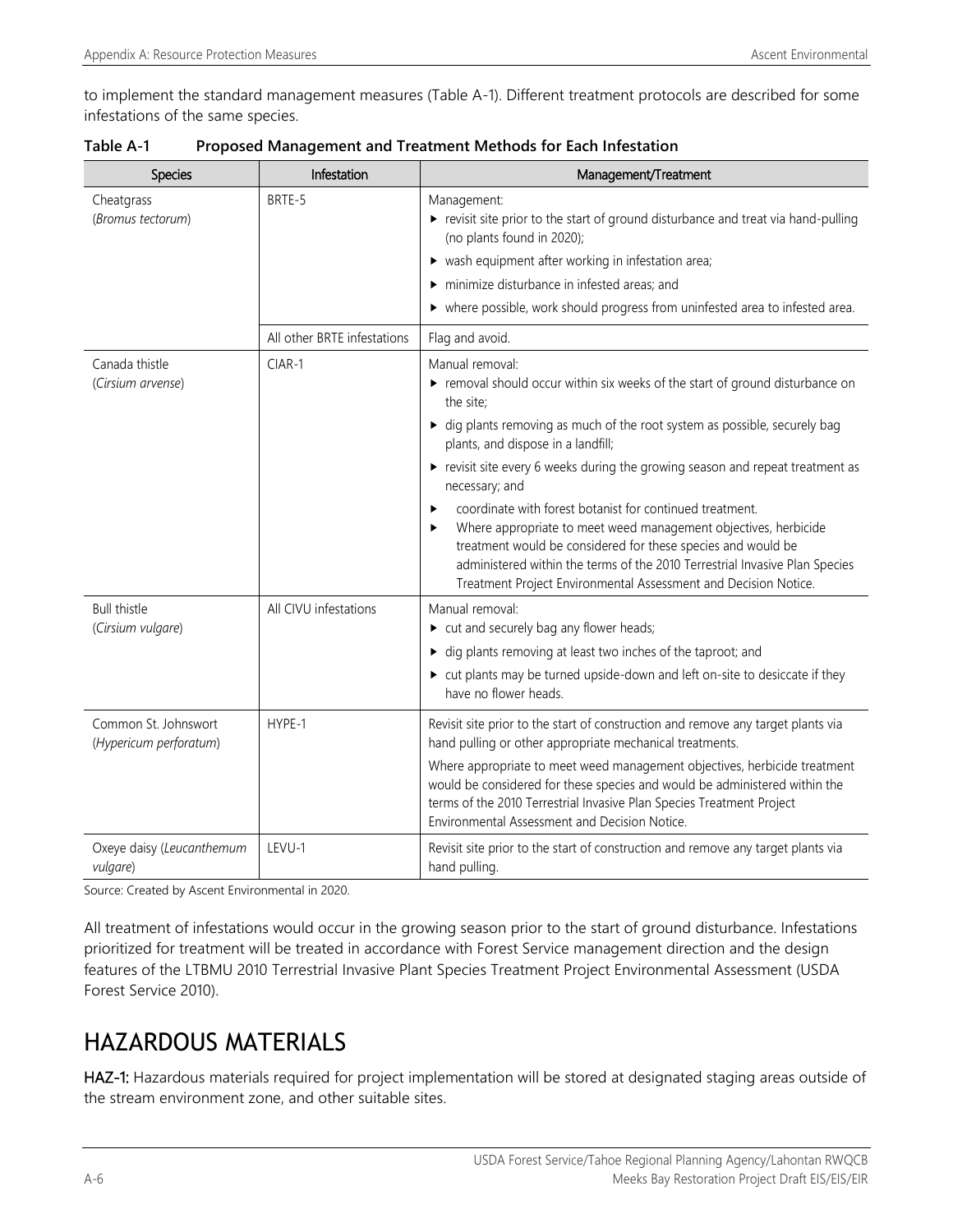HAZ-2: Work will stop immediately if suspected contamination is encountered, and the Project Engineer shall be notified immediately. Upon confirmation of contamination, the Project Engineer will assess the Project design and obtain the required approvals to modify the design to avoid conflicts with the contaminated material and/or any ongoing or future remediation projects.

HAZ-3: All encountered contamination will be addressed and handled appropriately, as described in the SWPPP. The Landowner will provide records regarding any contamination encountered during the Proposed Project to any appropriate requesting party. Appropriate requesting parties include, but are not limited to, the Lahontan Regional Water Quality Control Board, El Dorado County Department of Environmental Management, any responsible party or potentially responsible party, or the designated environmental consultant to any responsible party or potentially responsible party.

HAZ-4: All soil and groundwater materials removed during construction activities that have been deemed hazardous shall be placed in labeled containers and disposed of appropriately. Excavated soils that have been deemed hazardous will not be used as backfill material. Depending on the type of hazardous material, a water truck or other approved water spraying device will be on site at all times during excavation of hazardous or potentially hazardous materials, or materials would be covered to prevent particles from becoming airborne.

HAZ-5: On NFS lands, spill prevention and clean-up of hazardous materials would be implemented in accordance with the LTBMU Spill Notification and Response Plan (for emergency spills) or with USFS BMPs for non-emergency spills (USDA 2000). Contractors will train/instruct onsite construction personnel in spill prevention practices and provide spill containment materials near all staging areas. Further information regarding spills will be available in the Spill Response section of the SWPPP.

HAZ-6: The contractor or USFS shall clear dry vegetation and other potential fire fuels, to the extent feasible, in and near work areas. Ignition sources unrelated to project implementation (e.g., smoking [unless in designated areas], barbecues, stoves, campfires) shall be prohibited.

#### HYDROLOGY AND WATER QUALITY

HYD-1: Construction BMPs would include temporary erosion control BMPs (e.g., silt fencing, fiber rolls, drain inlet protection) and other requirements consistent with the project Stormwater Pollution Prevention Plan (SWPPP).

HYD-2: The extent of all excavation and soil disturbance would be minimized to avoid unnecessary soil disturbance.

HYD-3: Grading and ground-disturbing construction areas would be winterized by October 15, unless authorized by a TRPA grading season extension.

HYD-4: Surplus or waste earthen materials would be removed from project sites, and stockpiled material would be stabilized and protected from erosion.

HYD-5: Spill prevention plans would be prepared and implemented to capture and contain pollutants from fueling operations, and an emergency spill kit must be at the project during active construction periods.

HYD-6: Diversion and Dewatering: Use screening devices for water drafting pumps. Use pumps with low entry velocity to minimize removal of aquatic species, including juvenile fish, amphibian egg masses and tadpoles, from aquatic habitats. The following criteria should be used to avoid impacts:

- a. Drafting operations should be restricted to one hour after sunrise to one hour before sunset to avoid the use of lights that attract fish.
- b. Pumping rate shall not exceed 350 gallons per minute.
- c. The pumping rate shall not exceed ten percent of stream flow (estimated by pump operators) to ensure adequate downstream flow to support aquatic species.
- d. Drafting should occur in streams and pools with deep and flowing water; not streams with low flows and isolated pools.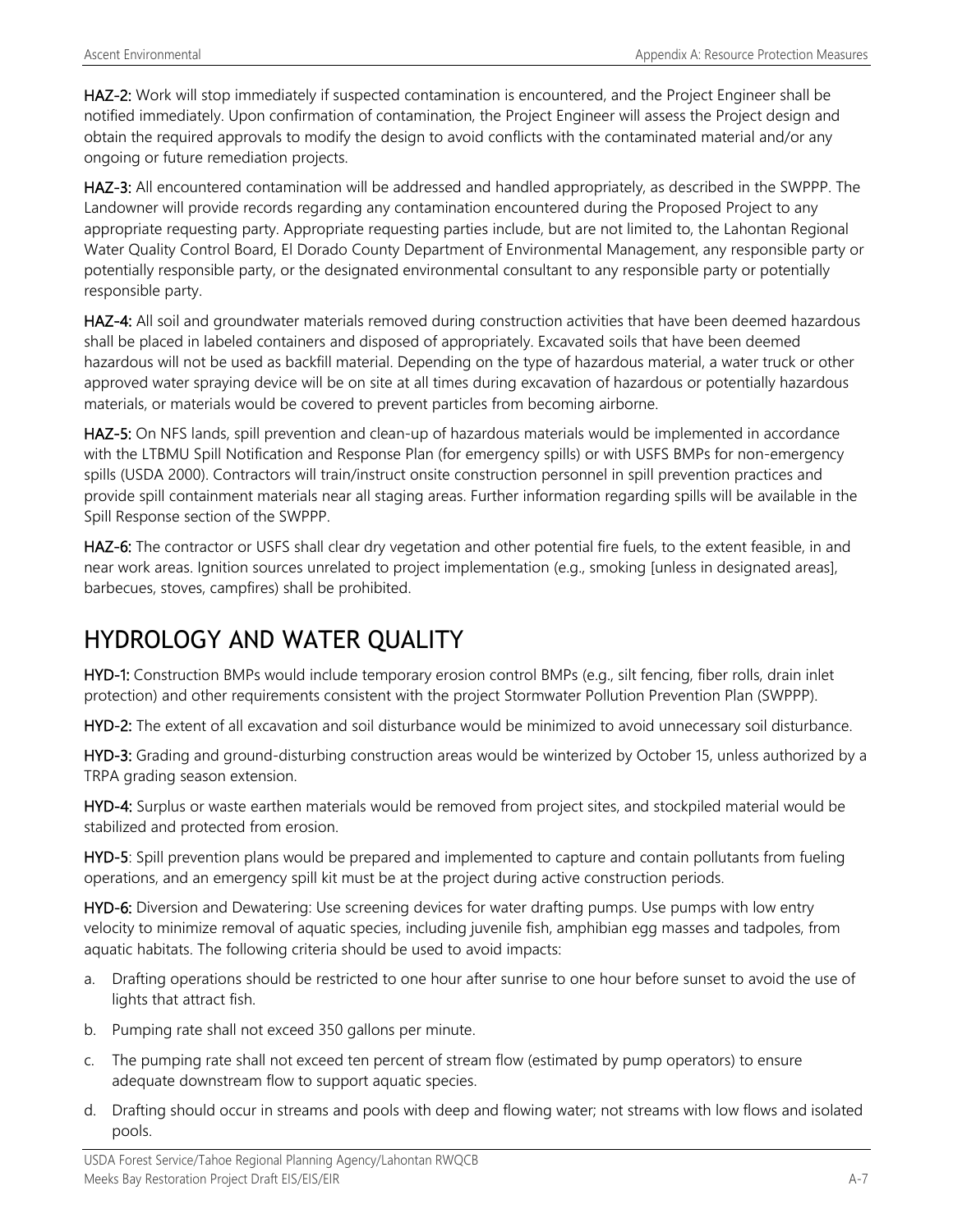- e. Pumping operations shall not result in obvious down-down of upstream or downstream pools.
- f. Each pumping operation shall use screens. The screen face should be oriented parallel to flow for best screening performance.

HYD-7: No debris, cement, concrete (of wash water therefrom), oil or petroleum products would enter surface waters or be placed where it may be washed from the project area by rainfall or runoff into surface waters. When operations are complete, any excess material would be removed from the project area and from any areas adjacent to the work area where such material may be transported into surface waters.

HYD-8: Construction equipment would be monitored for leaks and removed from service if necessary to protect water quality.

HYD-9: Caissons, sleeves, or turbidity curtains would be used during placement of pilings to prevent re-suspension and discharge of lakebed sediments. The control measures would be inspected and maintained as necessary to prevent discharge of suspended sediment outside the containment area. Construction activities would cease for periods of high wind and wave action that cause degraded water quality within the curtained area until weather conditions improve.

#### HERITAGE RESOURCES

HER-1: Removal of the mortared stone wall in the day use area at Meeks Bay Resort would be limited to the minimum amount necessary to construct project features.

HER-2: All eligible cultural resource sites and properties with undetermined eligibility within the Area of Potential Effects (APE) will be avoided and protected in place.

HER-3: If unrecorded/new cultural resources (i.e., prehistoric sites, historic sites, and isolated artifacts and features) are discovered during project implementation, then work shall be halted immediately within 50 feet of the discovery, the CTC LTBMU shall be notified, and a professional archaeologist that meets the Secretary of the Interior's Professional Qualifications Standards and Guidelines ([Code of Federal Regulations, 36 CFR Part 61]) in archaeology and/or history shall be retained to determine the significance of the discovery.

HER-4: If potentially unique paleontological resources (fossils) are discovered during Project implementation, then standard BMPs shall be followed, including: work shall be halted immediately within 50 feet of the discovery, the LTBMU shall be notified, and a professional paleontologist shall be retained to determine the significance of the discovery.

HER-5: If human remains are discovered during the Proposed Project implementation, then work shall be halted immediately within 50 feet of the discovery, the LTBMU shall be notified, and the County Coroner must be notified, according to Section 5097.98 of the State Public Resources Code and Section 7050.5 of California's Health and Safety Code. If the remains are determined to be Native American, the coroner will notify the Native American Heritage Commission (NAHC), and the procedures outlined in the Native American Graves Protection and Repatriation Act and CEQA Section 15064.5(d) and (e) shall be followed.

#### **RECREATION**

REC-1: LTBMU or concessionaire will notify overnight guests and day users of anticipated construction. Notification of planned construction would be posted on LTBMU and concessionaire websites. Signage would also be posted at the entrances to the Meeks Bay Campground and Meeks Bay Resort regarding anticipated construction activities and any temporary closures.